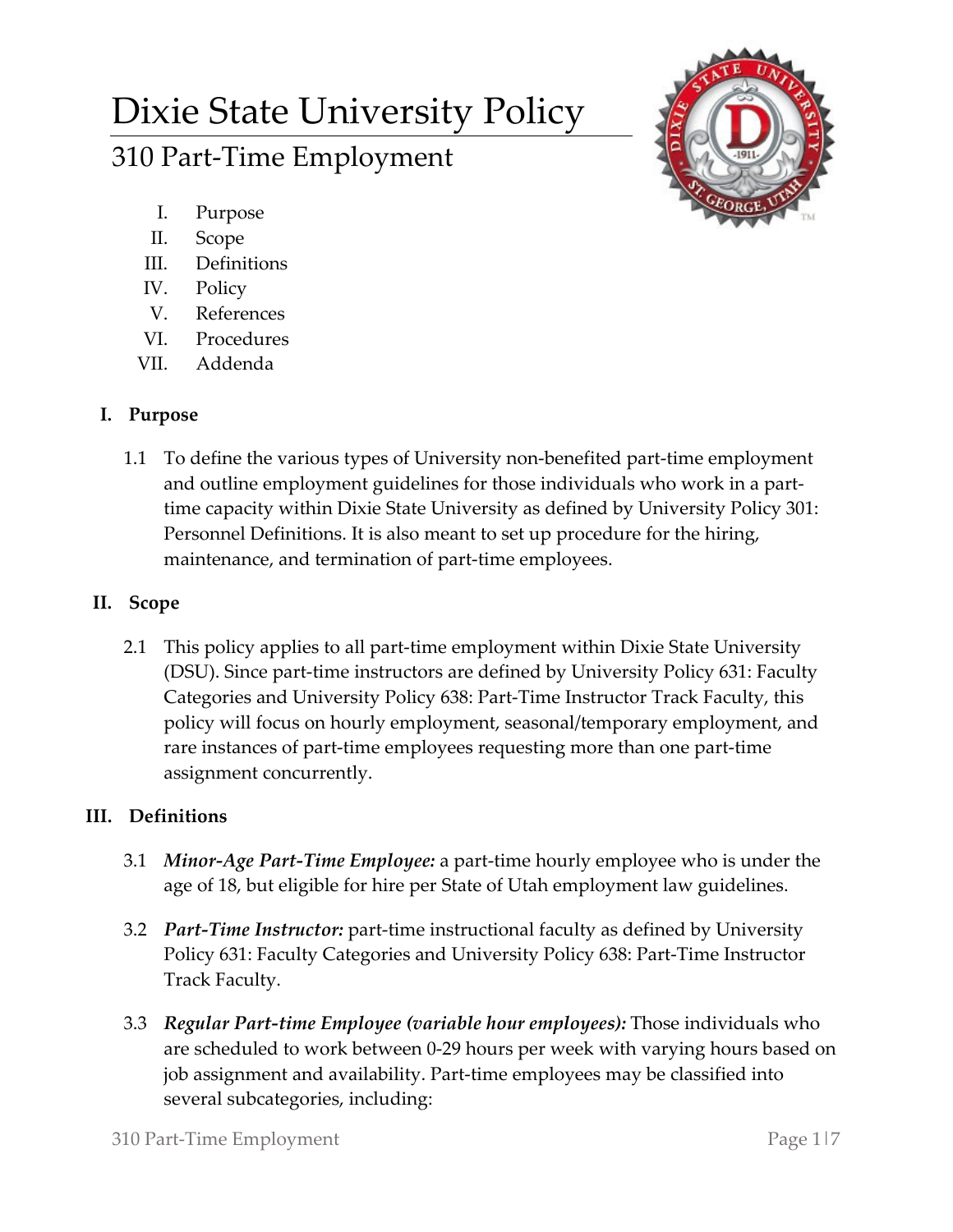- 3.3.1 *Student Employee:* A Dixie State University student who is enrolled in six or more credit hours in the current academic semester who also works in a non-benefited part-time campus position.
- 3.3.2 *Work-Study Employee:* A Dixie State University student employee who is eligible for a need-based financial aid award specifically allocated for campus work as part of their school financial aid package. These positions are subject to special federal guidelines governed by the University's Financial Aid Office and Work-Study Supervisor Handbook.
- 3.3.3 *Hourly Employee:* A non-benefited part-time employee who does not meet the definition of a student employee or work-study employee.
- 3.4 *Seasonal/Temporary Employee:* A Dixie State University part-time employee specifically hired to complete a certain task within a specific set time frame (usually limited to work completed in less than a pay period but not to extend beyond 90 days). While an hourly assignment may be considered seasonal/temporary, a seasonal/temporary assignment differs in the specific time frame assigned and is not ongoing for an unspecified period of time.
- 3.5 *Work Month:* For the purpose of this policy, is the time frame for which part-time labor is compensated in any given month with DSU's payroll structure. Specifically, a month of part-time labor at DSU is the 21<sup>st</sup> of one month thru the  $20<sup>th</sup>$  of the subsequent month. For example: February  $21<sup>st</sup>$  – March  $5<sup>th</sup>$  are payable on March 15<sup>th</sup> and March  $6<sup>th</sup> - 20<sup>th</sup>$  are payable on March 31<sup>st</sup>. Thus, February 21<sup>st</sup> – March  $20<sup>th</sup>$  would be defined as one work month since that time frame is payable all within the month of March.
- 3.6 *Work Week:* For the purpose of this policy, is Saturday morning at 12:00 am through the subsequent Friday evening at 11:59 pm.
- 3.7 *Work Year:* For the purpose of this policy, is a rolling 12-month calculation used specifically by Human Resources in tracking part-time employee work hours, to ensure benefits ineligibility under the Affordable Care Act (ACA). For example: part-time hours paid February 2020 – January 2021 is considered one work year. As hours for February 2021 are worked and paid, February 2021 hours will replace February 2020 hours in the rolling 12-month calculation for determining benefits ineligibility (e.g. March 2020 – February 2021 becomes new work year). This process of maintaining a current rolling 12-month calculation continues year-round.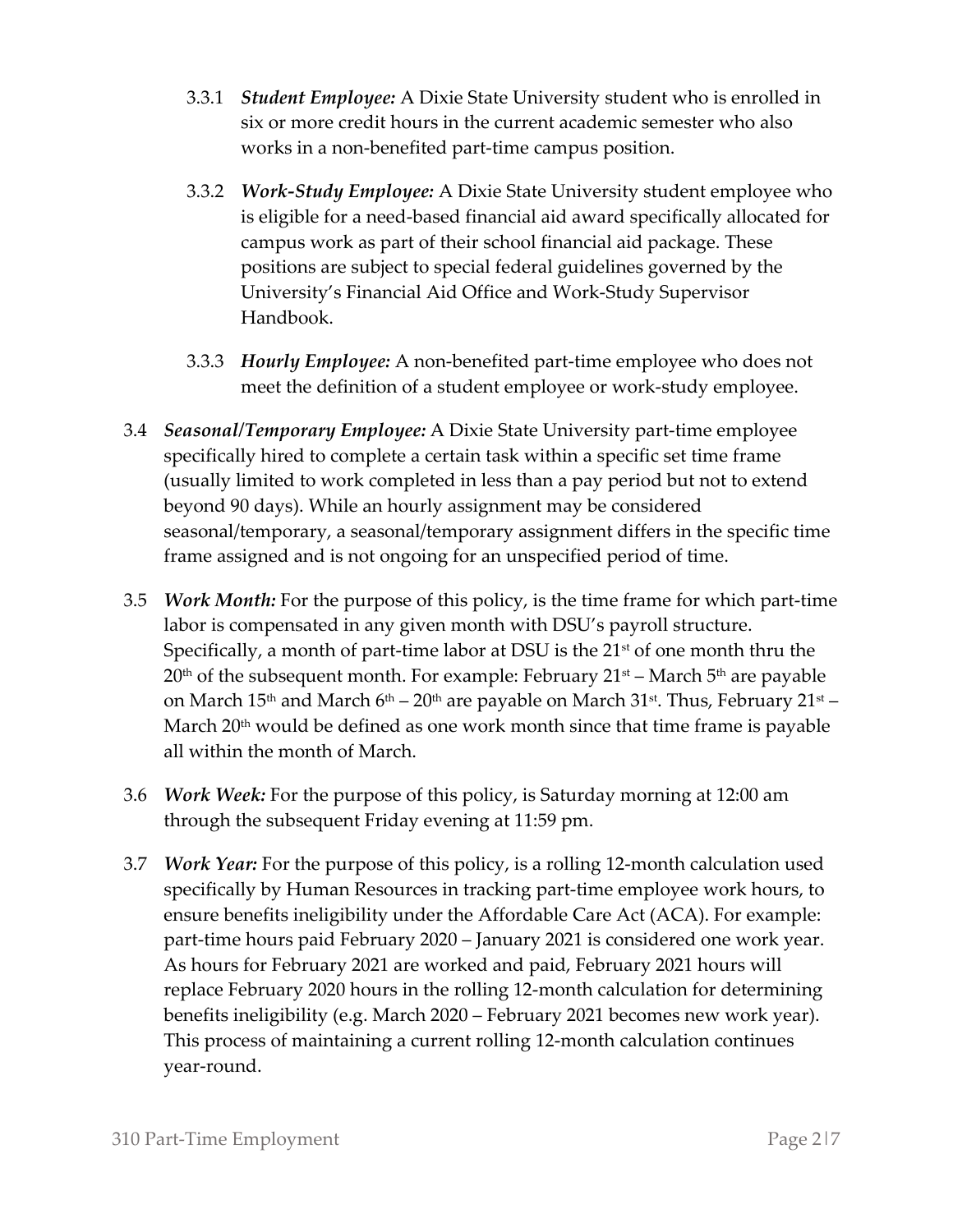## **IV. Policy**

- 4.1 Departments are responsible for working with the Financial Aid Office for all work-study positions (both advertising, selection, and/or hiring) and Career Services to advertise open student positions. Departments are encouraged to utilize DSU Human Resources to advertise hourly and part-time instructor positions as needed. Hiring guidelines for part-time employees should be established within the department to ensure fair and equitable screening; hiring practices must comply with University Policy 306: Equal Employment Opportunity, Affirmative Action, & Veterans' Preference.
- 4.2 Individuals under the age of 18 are not eligible for hire into a part-time position that requires a background check under DSU Policy 329. Such individuals can work on campus in positions not requiring a background check, but must be approved by Human Resources prior to being offered employment, and are ineligible for certain employment privileges, such as HPC access.
	- 4.2.1 Supervisors with minor-age part-time employees are required to follow additional guidelines concerning required meal periods, paid rest periods, etc. See Utah State Administrative Code R-610-2-3 (Employment of Minors) for details.
- 4.3 Part-time employees must be residents of the State of Utah, or a state in which the University has approved employment established, in order to accept DSU employment. Such residency must also be maintained during DSU employment, with any changes in address for out-of-state employees being reported to Human Resources immediately. A list of eligible states is available from Human Resources and may only be updated with approval from Human Resources and the Payroll Office.
- 4.4 Prior to beginning work, part-time employees are required to complete employment paperwork with their hiring department and/or DSU Human Resources. This paperwork will also disclose the rules and regulations governing part-time employment including job classification, benefit ineligibility, employment policies, timekeeping practices, required trainings, etc.
	- 4.4.1 Work-study employees will sign a contract and complete employment paperwork with the Financial Aid Office prior to beginning work. Work-study employees are not allowed to work during class time.
	- 4.4.2 Departments must work with Human Resources (and the Financial Aid Office in the case of work-study employees) and the new or re-hired employee to ensure correct and up-to-date hiring paperwork is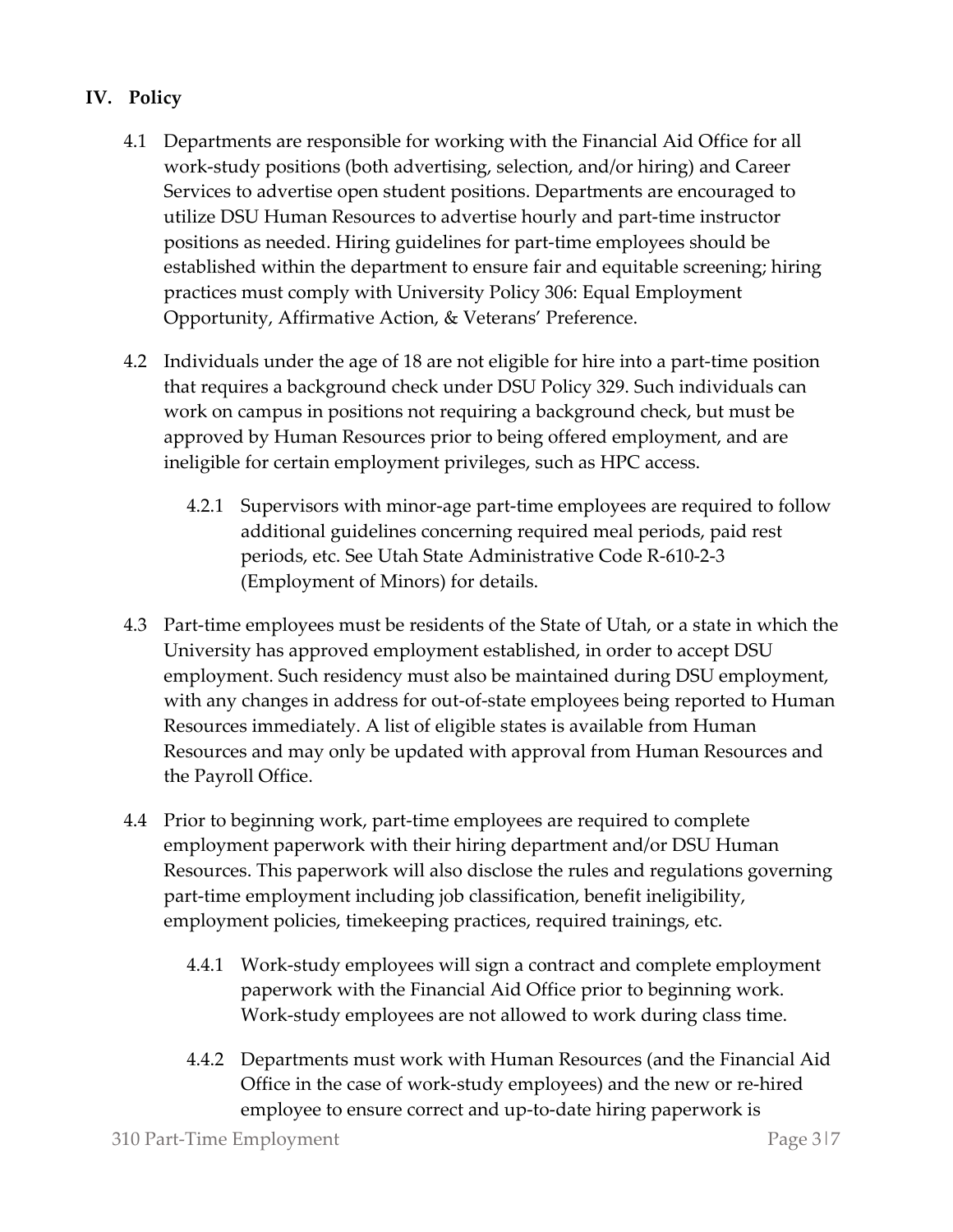completed in a timely manner.

- 4.4.2.1 Failure of employees or departments to comply with the above regulations within the timelines governed by University or federal employment law violates University Policy and federal law regulating employment. Such violations may result in federal fines for the hiring department and possible corrective and disciplinary action for hiring authorities (see University Policy 372: Corrective and Disciplinary Action).
- 4.5 Student and Hourly employees should be scheduled to work no more than 29 hours per week on a consistent basis (e.g. over multiple weeks during any given month and/or year). All part-time employees are limited to no more than 125 hours per month; in months with more days in a pay period, schedules of parttime employees may need to be adjusted to keep them below 125 hours per month. Part-time instructor limits are established in University Policy 631: Faculty Categories and University Policy 638: Part-Time Instructor Track Faculty.
	- 4.5.1 International student employees are limited to working no more than 20 hours per week during fall and spring semesters, per visa regulations. Such employees may work up to 29 hours per week during the summer.
	- 4.5.2 Hourly employees must obtain their supervisor's approval prior to working more than 29 hours per week.
	- 4.5.3 Departments and part-time employees are responsible for monitoring employee hours each month to ensure compliance with policy. Human Resources will also monitor workload and work with departments and/or part-time employees to ensure compliance with federal and state regulations governing part-time employment. Failure to comply with the above regulations may result in employee reclassifications, additional departmental costs, and possible corrective and disciplinary action for supervisors and/or employees (see University Policy 372: Corrective and Disciplinary Action).
	- 4.5.4 A department may require part-time hourly employees to work overtime, in rare instances and with department head approval. The University provides overtime pay to hourly employees whose work exceeds 40 hours in a workweek, with overtime hours paid/compensated at the rate of time and one-half of the regular base pay rate for each overtime hour worked.

310 Part-Time Employment Page 4|7 4.5.5 If an hourly employee is required to work a large event on an official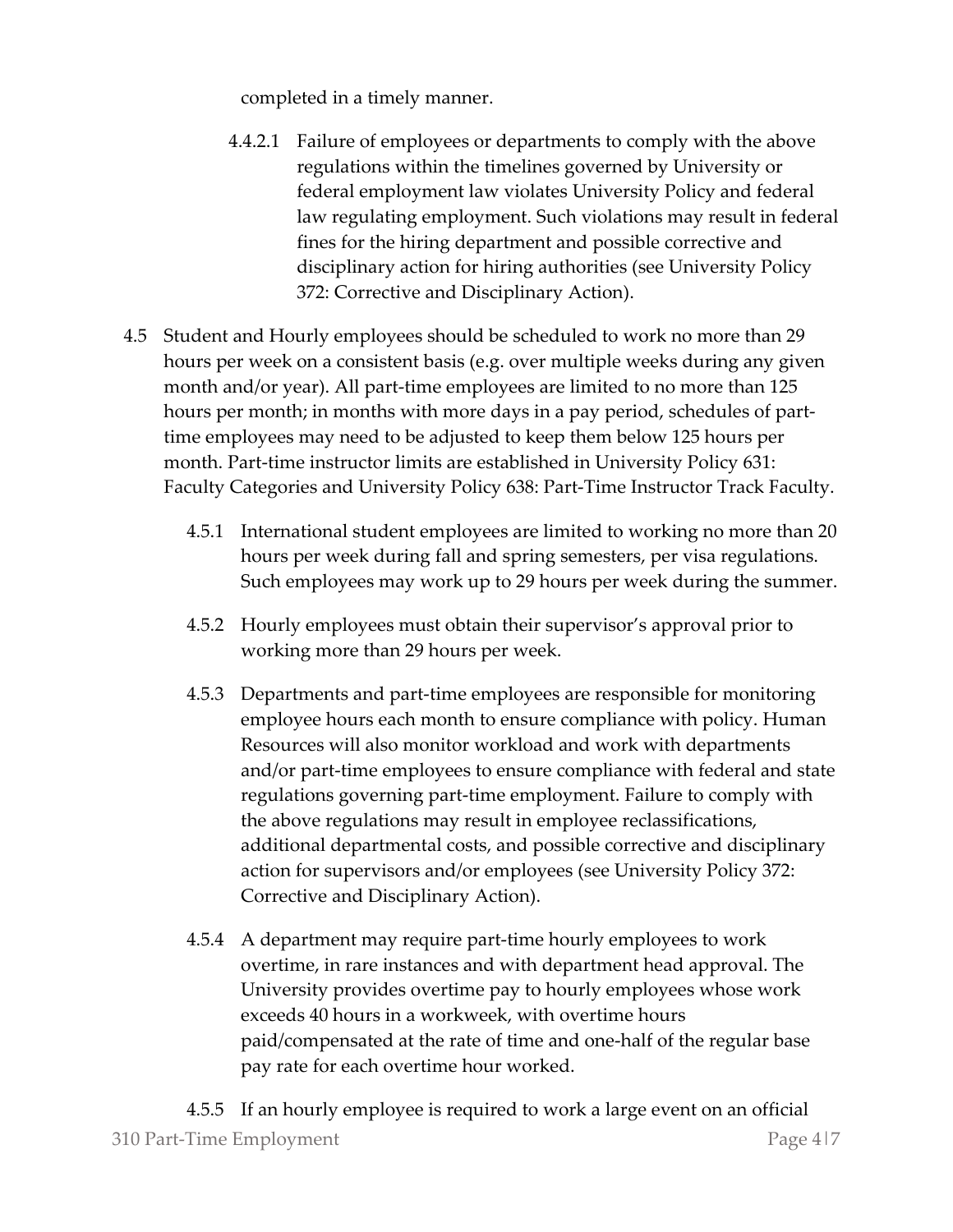University holiday (as defined in DSU Policy 346), the employee may be entitled to holiday premium pay (or double their regular rate of pay) for that specific day. Such premium pay requires the VP's approval and must be documented with Human Resources and Payroll prior to working the event. All other work completed on holidays will be paid at the employee's regular rate of pay or as overtime hours within the workweek, as outlined in section 4.5.4 of this policy.

- 4.6 Work-study employees shall work no more than 20 hours per week to avoid exceeding the maximum allowable funding allocated per semester and/or academic year and give priority to the student's educational endeavors.
- 4.7 Part-time employees are allowed to have only one active position at a time. In rare instances, with approval of Human Resources and the Payroll Office, parttime employees may have a secondary active position on campus at the same time (e.g. March 21 – May 6, September 6 – November 21, etc.). Workload regulations as defined by section 4.3 above are required between both positions.
	- 4.7.1 Employees with an active part-time non-instructional (hourly) position who are approved for a temporary part-time instructor position (or vice versa) for the same period of time (August 25 – December 11, etc.) will be required to report both positions as hourly with workload regulations defined under section 4.3. Human Resources and the Payroll Office must be notified and approve of this arrangement prior to the second position being created and the employee beginning work in the secondary assignment.
	- 4.7.2 Work-study employees are limited to only one active work-study position at a time, and may not work in a secondary position while being classified and paid as a work-study employee.
	- 4.7.3 Human Resources and the Payroll Office reserve the right to deny the request for a secondary assignment if the request causes undue hardship to either department, undue administrative burden, or failure to comply with regulations set forth in this policy.
- 4.8 Changes to part-time assignments (pay rate, index code changes, title changes, etc.) must be submitted to DSU Human Resources prior to the change being effective. Such changes will be submitted through the Electronic Personnel Action Form (EPAF) system. Justification should be provided for these types of changes that can be incorporated into the EPAF for the employee's personnel file.
- 310 Part-Time Employment **Page 5** Page 5 Page 5 Page 5 Page 5 Page 5 Page 5 Page 2 4.9 When part-time employees end employment (either through voluntary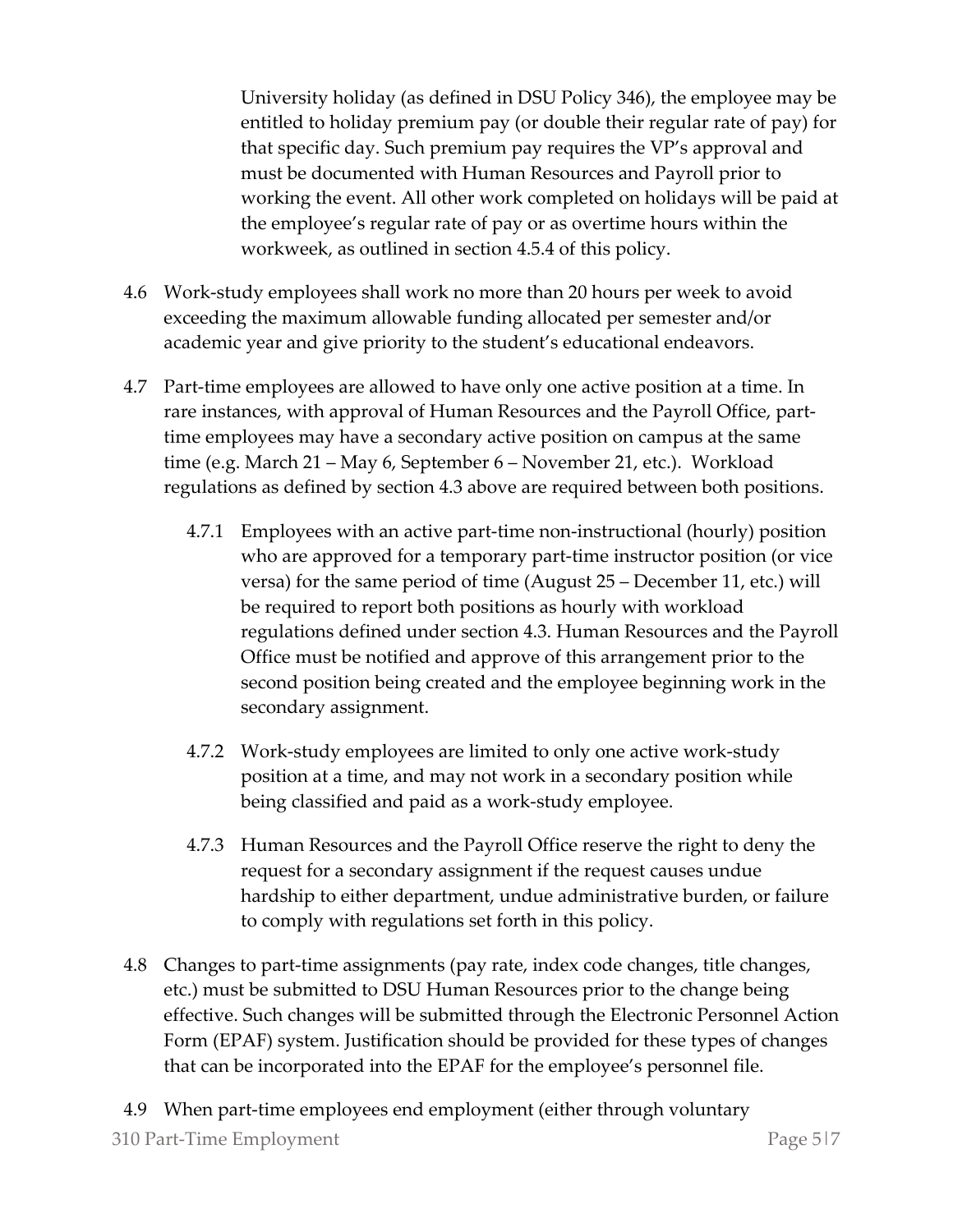resignation/retirement or involuntary termination, as defined by University Policy 373: Termination and Reduction of Workforce), the immediate supervisor and/or department head is required to contact DSU Human Resources immediately to terminate the position within HR records, utilizing the Electronic Personnel Action Form (EPAF) system. Comments relating to why the employee left employment will be added to the EPAF for the employee's personnel file. Human Resources will contact the Payroll Office, in the event of an involuntary termination, to arrange final payment.

4.9.1 Active part-time positions where time punches have not occurred and/or pay has not been issued for 60-90 consecutive days will be terminated automatically by Human Resources, to comply with federal and state new hire/re-hire regulations.

## **V. References**

- 5.1 DSU Policies 301-320 (Hiring Practices)
- 5.2 DSU Policies 321-340 (Conditions of Employment)
- 5.3 DSU Policies 341-370 (Compensation and Benefits)
- 5.4 DSU Policies 371-380 (Disciplinary)
- 5.5 DSU Policy 631: Faculty Categories
- 5.6 DSU Policy 638: Part-Time Instructor Track Faculty
- 5.7 DSU Financial Aid Office Work-Study Program: <https://financialaid.dixie.edu/work-study-program/>
- 5.8 DSU Human Resources (for new hire forms, EPAF system information, etc.): <https://humanresources.dixie.edu/>
- 5.9 DSU Payroll Office (for payroll forms, timekeeping information, etc.): <https://employees.dixie.edu/business-services/payroll/>
- 5.10 Utah State Administrative Code R610-2-3: Employment of Minors

## **VI. Procedures**

6.1 Once an individual has been selected for part-time hire, whether as a new DSU hire or a re-hire that has not been employed at Dixie State University in the last 12 months, the employee and their department are required to complete